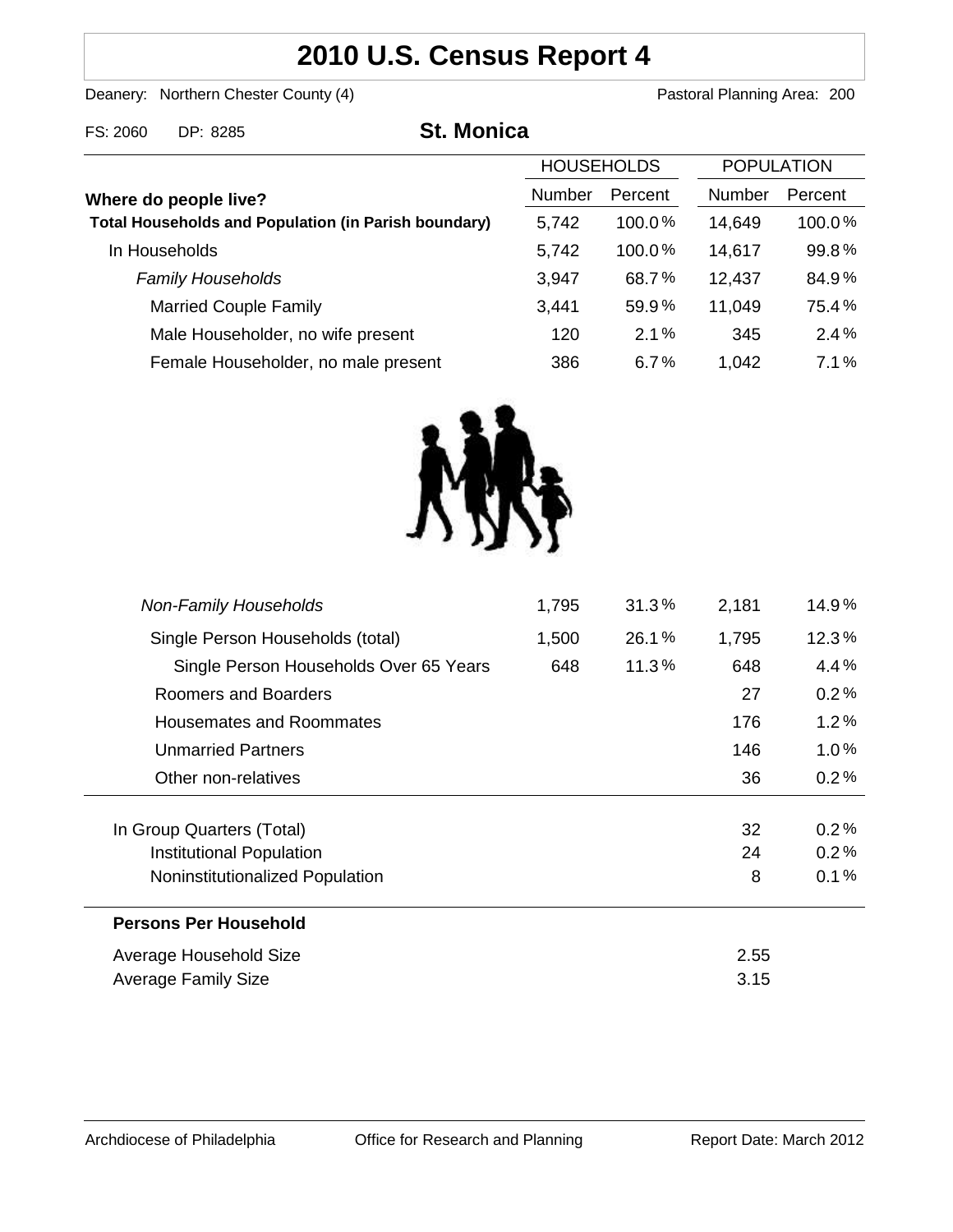# **2010 U.S. Census Report 4**

Deanery: Northern Chester County (4) Deanery: Northern Chester County (4)

FS: 2060 DP: 8285 **St. Monica**

|                                                      |                  | <b>POPULATION</b> |  |
|------------------------------------------------------|------------------|-------------------|--|
| Where do Children - Under Age 18 Live?               | Number           | Percent           |  |
| Total Children - Under Age 18 (in Parish boundary)   | 3,825            | 100.0%            |  |
| In Households                                        | 3,825            | 100.0%            |  |
| Householder or spouse is under 18                    | 1                | 0.0%              |  |
| With Related:                                        |                  |                   |  |
| Married-Couple Family                                | 3,356            | 87.7%             |  |
| Male Householder, No Wife Present                    | 87               | 2.3%              |  |
| Female Householder, No Husband Present               | 309              | 8.1%              |  |
| <b>Other Related Householder</b>                     | 16               | 0.4%              |  |
| <b>With Non-Relatives</b>                            | 9                | 0.2%              |  |
| Grandparent Householder                              | 47               | 1.2%              |  |
| In Group Quarters                                    | 0                | 0.0%              |  |
| Institutionalized population                         | 0                | 0.0%              |  |
| Noninstitutionalized population                      | $\boldsymbol{0}$ | 0.0%              |  |
| Where do Adults - Age 65 and Older - Live?           |                  |                   |  |
| Total Adults - Age 65 and Older (in Parish boundary) | 2,388            | 100.0%            |  |
| In Households                                        | 2,366            | 99.1%             |  |
| Family Households:                                   | 1,634            | 68.4%             |  |
| Is Householder or Spouse                             | 1,514            | 63.4%             |  |
| With Other Relative Householder                      | 23               | 1.0%              |  |
| With Non-Related Householder                         | $\overline{7}$   | 0.3%              |  |
| is Parent                                            | 54               | 2.3%              |  |
| is Parent-in-Law                                     | 36               | 1.5%              |  |
| In Non-family Households:                            | 732              | 30.6%             |  |
| Male Living Alone                                    | 168              | 7.0%              |  |
| Male not Living Alone                                | 14               | $0.6\%$           |  |
| Female Living Alone                                  | 481              | 20.1%             |  |
| Female not Living Alone                              | 29               | 1.2%              |  |
| Other                                                | 40               | 1.7%              |  |
| In Group Quarters                                    | 22               | 0.9%              |  |
| Institutionalized population                         | 21               | 0.9%              |  |
| Noninstitutionalized population                      | $\boldsymbol{0}$ | 0.0%              |  |
| Housing Units in the Parish boundary                 |                  |                   |  |
| <b>Total Housing Units</b>                           | 6,107            | 100.0%            |  |
| Occupied                                             | 5,742            | 94.0%             |  |
| Owner-Occupied                                       | 4,410            | 72.2%             |  |
| Renter-Occupied                                      | 1,332            | 21.8%             |  |
| Vacant                                               | 364              | 6.0%              |  |

Archdiocese of Philadelphia **Office for Research and Planning** Report Date: March 2012